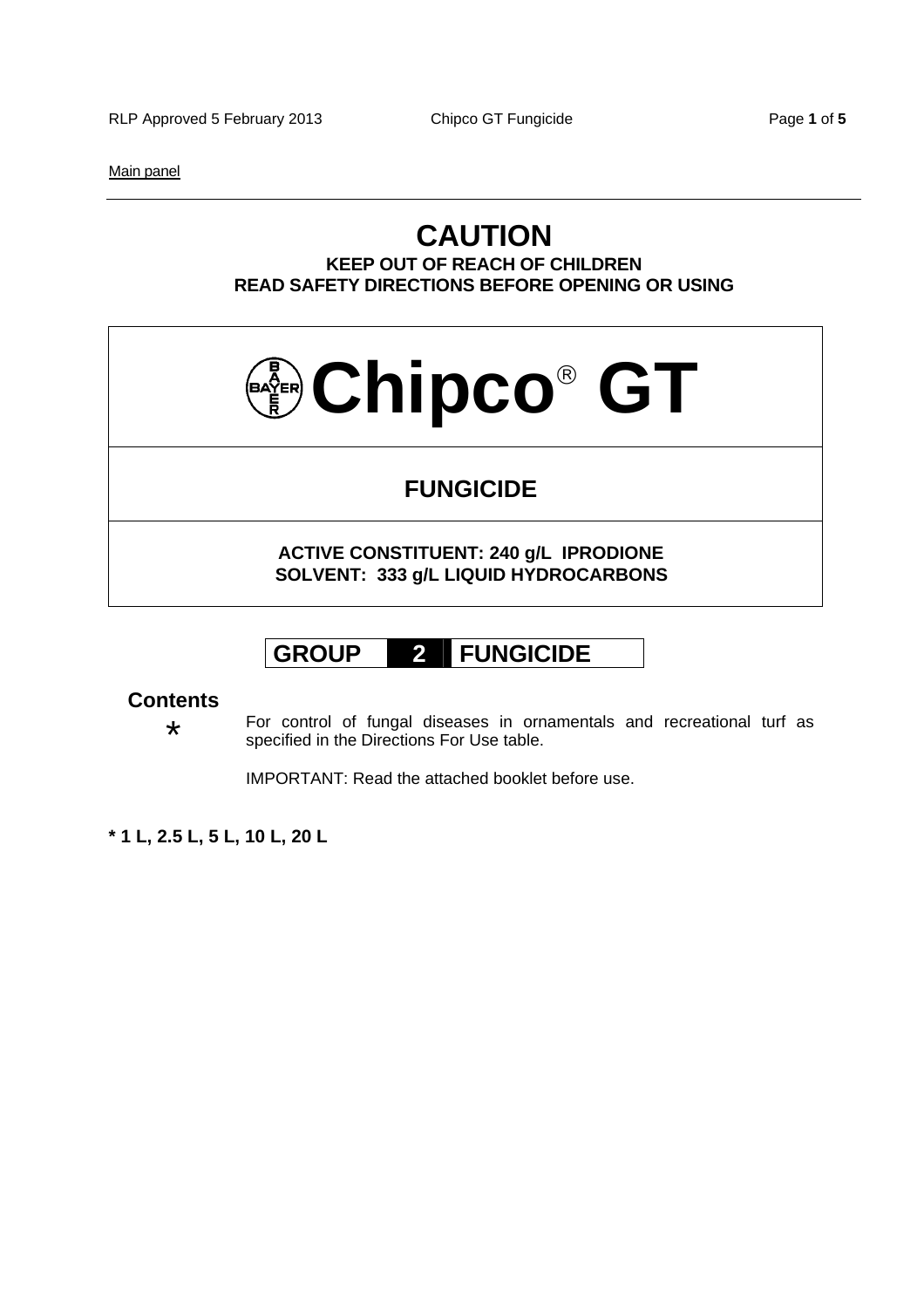Front page of booklet

## **CAUTION**

**KEEP OUT OF REACH OF CHILDREN READ SAFETY DIRECTIONS BEFORE OPENING OR USING** 

# **CHIPCO® GT FUNGICIDE**

**ACTIVE CONSTITUENT: 240 g/L IPRODIONE SOLVENT: 333 g/L LIQUID HYDROCARBONS** 

For control of fungal diseases in ornamentals and recreational turf as specified in the Directions For Use table.

#### **STORAGE AND DISPOSAL**

Store in the closed, original container in a cool, well-ventilated area. DO NOT store for prolonged periods in direct sunlight.

Triple rinse containers before disposal. Add rinsings to spray tank. DO NOT dispose of undiluted chemicals onsite. If recycling, replace cap and return clean containers to recycler or designated collection point.

If not recycling, break, crush or puncture and deliver empty packaging to an approved waste management facility. If an approved waste management facility is not available bury the empty packaging 500 mm below the surface in a disposal pit specifically marked and set up for this purpose clear of waterways, desirable vegetation and tree roots, in compliance with relevant Local, State or Territory government regulations. DO NOT burn empty containers or product. DO NOT re-use empty containers for any other purpose.

#### **SAFETY DIRECTIONS**

Avoid contact with eyes and skin. If product on skin, immediately wash area with soap and water. After use and before eating, drinking or smoking, wash hands, arms and face thoroughly with soap and water.

#### **FIRST AID**

If poisoning occurs, contact a doctor or Poisons Information Centre. Phone Australia 13 11 26.

#### **SAFETY DATA SHEET**

Additional Information is listed in the Safety Data Sheet which is available at www.bayeres.com.au.

#### **Exclusion of Liability**

This product must be used strictly as directed, and in accordance with all instructions appearing on the label and in other reference material. So far as it is lawfully able to do so, Bayer CropScience Pty. Ltd. accepts no liability or responsibility for loss or damage from failure to follow such directions and instructions.

#### **IMPORTANT: READ THIS BOOKLET BEFORE USE.**

APVMA Approval No.: 50954/58169

Chipco**®** is a Registered Trademark of the Bayer Group.

Bayer CropScience Pty. Ltd. A.B.N. 87 000 226 022 391-393 Tooronga Rd Hawthorn East VIC 3123 Phone: (03) 9248 6888 Fax: (03) 9248 6803 Technical enquiries: 1800 804 479 Website: www.bayeres.com.au



(Drummuster logo on containers 2.5 L or larger only)

For 24 hour specialist advice in an emergency only phone 1800 033 111

Batch Number: DOM: Barcode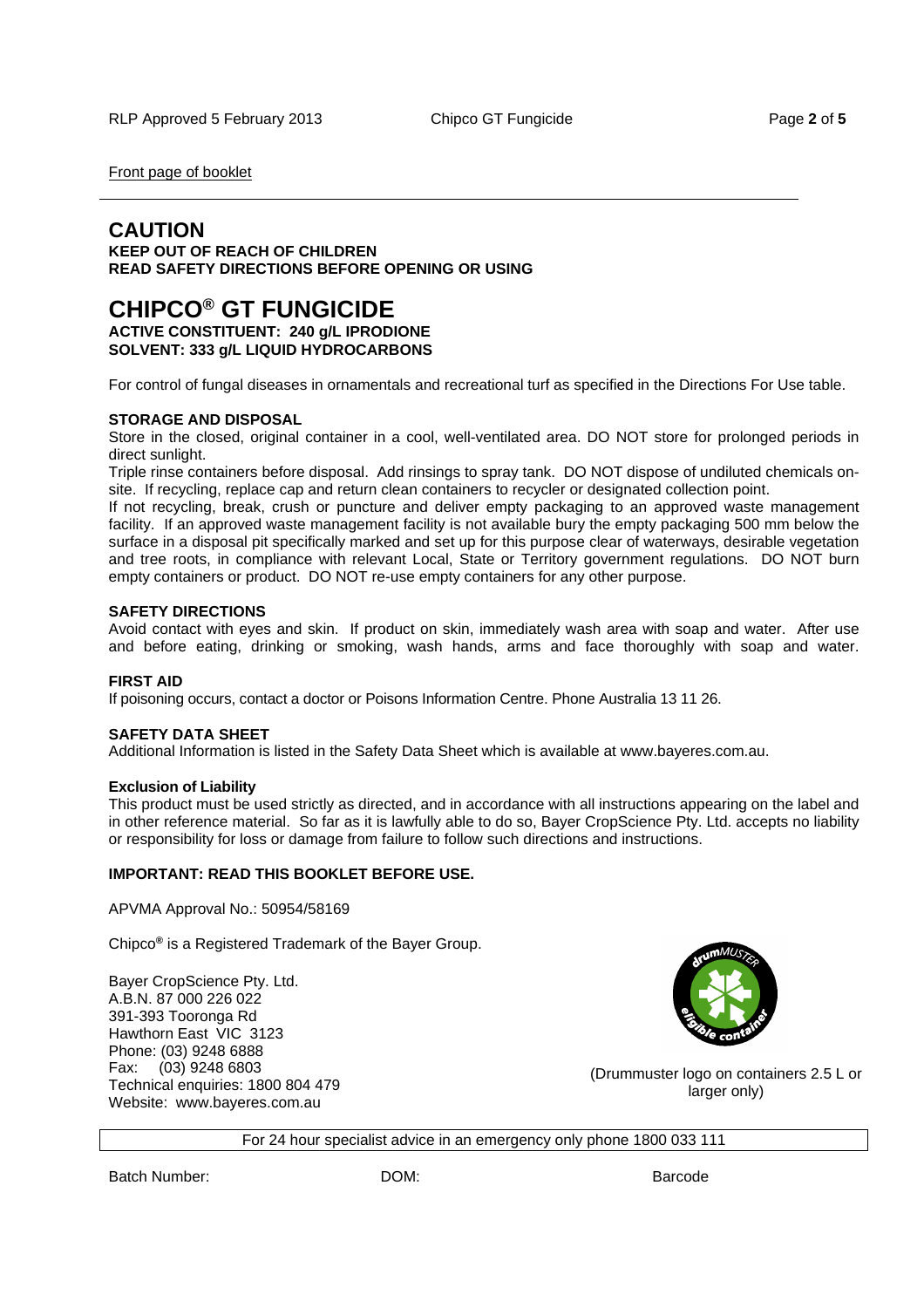## Inside booklet

### **DIRECTIONS FOR USE**

| <b>SITUATION</b>     | <b>DISEASE</b>                                                                                                                                                                  | <b>RATE</b>                                                                  | <b>CRITICAL COMMENTS</b>                                                                                                                                                                                                                                                                                                                                                                                                                            |
|----------------------|---------------------------------------------------------------------------------------------------------------------------------------------------------------------------------|------------------------------------------------------------------------------|-----------------------------------------------------------------------------------------------------------------------------------------------------------------------------------------------------------------------------------------------------------------------------------------------------------------------------------------------------------------------------------------------------------------------------------------------------|
| Ornamentals          | Botrytis blight<br>(Botrytis cinerea)                                                                                                                                           | 215 ml / 100 L<br>water                                                      | Spray at 14 day intervals commencing when the<br>disease first becomes apparent and continue until<br>conditions no longer favour the disease. Spraying<br>Saintpaulia, Poinsettia and Cyclamen flowers may<br>result in some petal scorch. Tepid water should be<br>used and wet plants protected from direct sunlight.<br>This use is subject to an AFRAC anti-resistance                                                                         |
|                      |                                                                                                                                                                                 |                                                                              | strategy: DO NOT apply more than 3 consecutive<br>Chipco <sup>®</sup> GT or related dicarboximide fungicides.                                                                                                                                                                                                                                                                                                                                       |
| Recreational<br>turf | Brown patch<br>(Rhizoctonia<br>solani)                                                                                                                                          | 130 to 200 ml /<br>10 to 150 L<br>water / $100 \text{ m}^2$                  | Curative program: Repeat treatment after 14 days.<br>Use the higher rate under conditions of severe disease<br>pressure.<br>For preventative treatment: Apply as a monthly spray<br>program.<br>This use is subject to an AFRAC anti-resistance<br>strategy. DO NOT apply more than 2 consecutive<br>sprays of Chipco <sup>®</sup> GT or related dicarboximide<br>fungicides unless tank mixed with a fungicide from a<br>different activity group. |
|                      | Dollar spot<br>(Sclerotinia                                                                                                                                                     | 130 ml / 10 to<br>150 L of water                                             | For curative treatment: Repeat treatment in 14 days.<br>For preventative treatment: Apply monthly.                                                                                                                                                                                                                                                                                                                                                  |
|                      | homoeocarpa)<br>Fusarium patch<br>(Microdochium<br>nivale,<br>Fusarium nivale)<br>(NOT Qld)                                                                                     | $/100 \text{ m}^2$<br>200 ml / 10 to<br>150 L of water<br>$/100 \text{ m}^2$ | This use is subject to an AFRAC anti-resistance<br>strategy. DO NOT apply more than two consecutive<br>sprays of Chipco <sup>®</sup> GT or related dicarboximide<br>fungicides, unless tank mixed with a fungicide from a<br>different activity group.                                                                                                                                                                                              |
|                      | Spring dead spot<br>(Leptosphaeria<br>spp.)                                                                                                                                     | 100 ml / 10 to<br>150 L of water<br>$/ 100 \text{ m}^2$                      | For preventative treatment only: Apply as a monthly<br>soil drench throughout the year. Water in thoroughly<br>after application.                                                                                                                                                                                                                                                                                                                   |
|                      |                                                                                                                                                                                 |                                                                              | This use is subject to an AFRAC anti-resistance<br>strategy. DO NOT apply more than two consecutive<br>sprays of Chipco <sup>®</sup> GT or related dicarboximide<br>fungicides, unless tank mixed with a fungicide from a<br>different activity group.                                                                                                                                                                                              |
|                      | Helminthosporium<br>disease affecting<br>leaf, crown and<br>roots:<br>(black and white<br>Helminthosporium<br>spot,<br>Bipolaris spp.,<br>Drechslera spp.,<br>Exserohilum spp.) |                                                                              | For curative treatment: Apply as a foliar spray and<br>repeat application after 7 to 14 days. For white spot<br>symptoms on couch grass (Cynodon dactylon) only,<br>use higher water volumes of 100 to 150L of water per<br>$100m^2$ .<br>For preventative treatment: Apply as a high volume<br>foliar spray. Repeat applications at monthly intervals<br>from February to May.                                                                     |
|                      |                                                                                                                                                                                 |                                                                              | This use is subject to an AFRAC anti-resistance<br>strategy. DO NOT apply more than two consecutive<br>sprays of Chipco <sup>®</sup> GT or related dicarboximide<br>fungicides, unless tank mixed with a fungicide from a<br>different activity group.                                                                                                                                                                                              |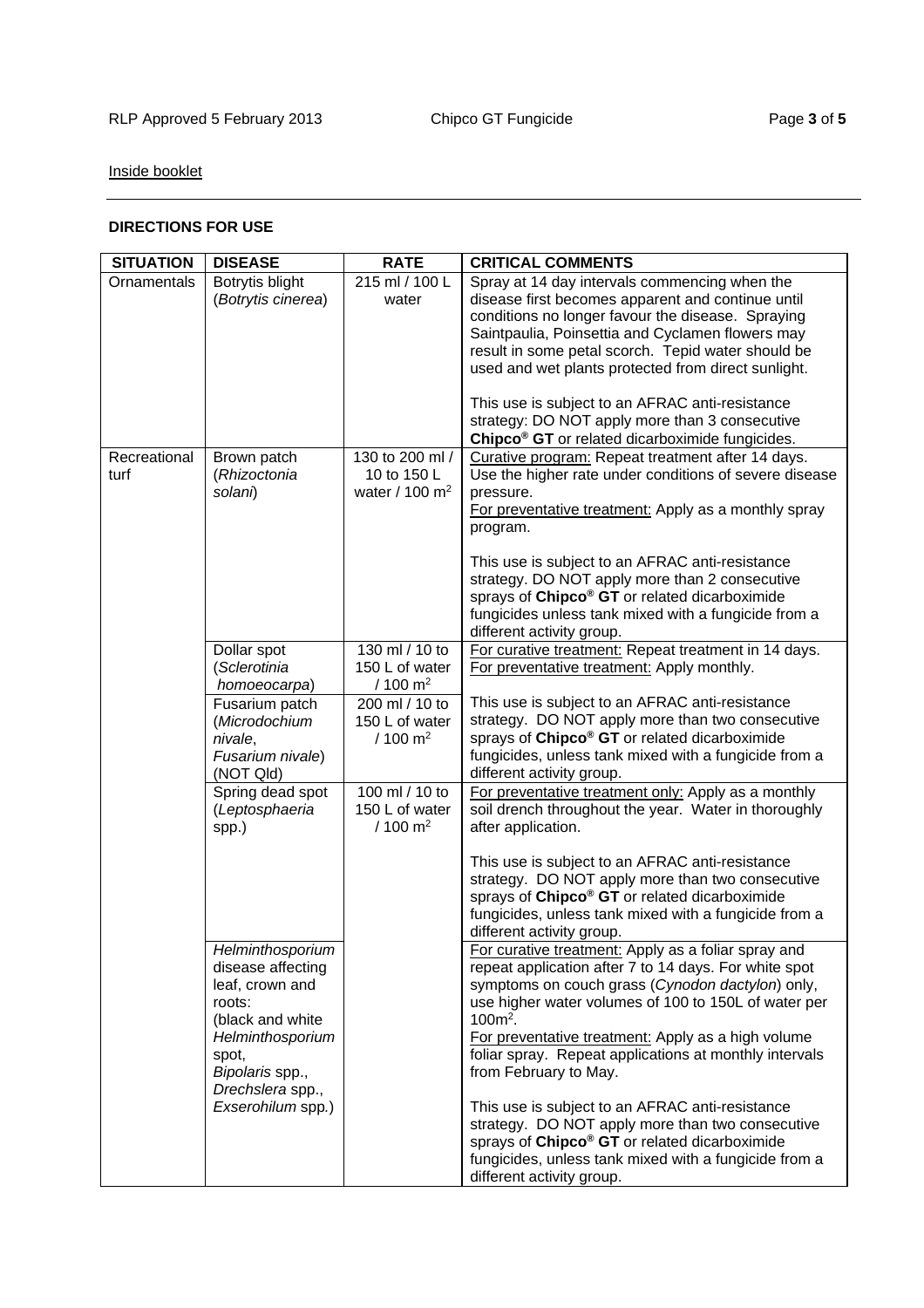#### **NOT TO BE USED FOR ANY PURPOSE OR IN ANY MANNER CONTRARY TO THIS LABEL UNLESS AUTHORISED UNDER APPROPRIATE LEGISLATION.**

#### **GENERAL INSTRUCTIONS**

**Note: Chipco® GT** may be very unstable in conditions where the pH is 7 or higher. It is therefore essential to check the pH of the spray solution before adding **Chipco® GT**. A suitable registered buffering agent may have to be added to bring pH down below 7.

**Application:** Good control requires good coverage. Application should be made using sufficient water to ensure thorough coverage.

#### **Turf nutrition:**

This product acts very rapidly and where the turf is of a low nutritional status, a slight yellowing may be seen. This will be corrected by nitrogenous fertiliser application. Where possible, it is recommended that the fertiliser program should precede the fungicide application.

#### **Compatibility:**

With any mixture, thoroughly agitate immediately before applying. The use of a surfactant or spray oil is not recommended with **Chipco® GT** as it may result in damage to sensitive plants. DO NOT mix with fertilisers. Mixtures with some fertilisers, e.g. urea, may cause foliar damage. Mixing **Chipco® GT** with **Chipco® Signature Systemic Fungicide** may result in some settling out.

As formulations of other manufacturers' products are beyond the control of Bayer CropScience, all mixtures should be tested prior to mixing commercial quantities.

#### **FUNGICIDE RESISTANCE STRATEGY GROUP 2 FUNGICIDE**

For fungicide resistance management **Chipco® GT** is a Group 2 fungicide. Some naturally occurring individual fungi resistant to **Chipco® GT** and other Group 2 fungicides may exist through normal genetic variability in any fungal population. The resistant individuals can eventually dominate the fungal population if these fungicides are used repeatedly. These resistant fungi will not be controlled by **Chipco® GT** and other Group 2 fungicides, thus resulting in a reduction in efficacy. Since the occurrence of resistant fungi is difficult to detect prior to use, Bayer CropScience accepts no liability for any losses that may result from the failure of **Chipco® GT** to control resistant fungi.

For further information on managing fungicide resistance contact your local supplier or Bayer Environmental Science representative.

#### **PROTECTION OF CROPS, NATIVE AND OTHER NON-TARGET PLANTS**

DO NOT apply under weather conditions, or from spraying equipment, that may cause spray to drift onto nearby susceptible plants/crops, cropping lands or pastures.

#### **PROTECTION OF LIVESTOCK**

DO NOT graze treated areas or feed turf clippings from treated areas to animals including poultry.

#### **PROTECTION OF WILDLIFE, FISH, CRUSTACEANS AND ENVIRONMENT**

DO NOT contaminate streams, rivers or waterways with the chemical or used containers.

#### **STORAGE AND DISPOSAL**

Store in the closed, original container in a cool, well-ventilated area. DO NOT store for prolonged periods in direct sunlight.

Triple rinse containers before disposal. Add rinsings to spray tank. DO NOT dispose of undiluted chemicals onsite. If recycling, replace cap and return clean containers to recycler or designated collection point.

If not recycling, break, crush or puncture and deliver empty packaging to an approved waste management facility. If an approved waste management facility is not available bury the empty packaging 500 mm below the surface in a disposal pit specifically marked and set up for this purpose clear of waterways, desirable vegetation and tree roots, in compliance with relevant Local, State or Territory government regulations. DO NOT burn empty containers or product. DO NOT re-use empty containers for any other purpose.